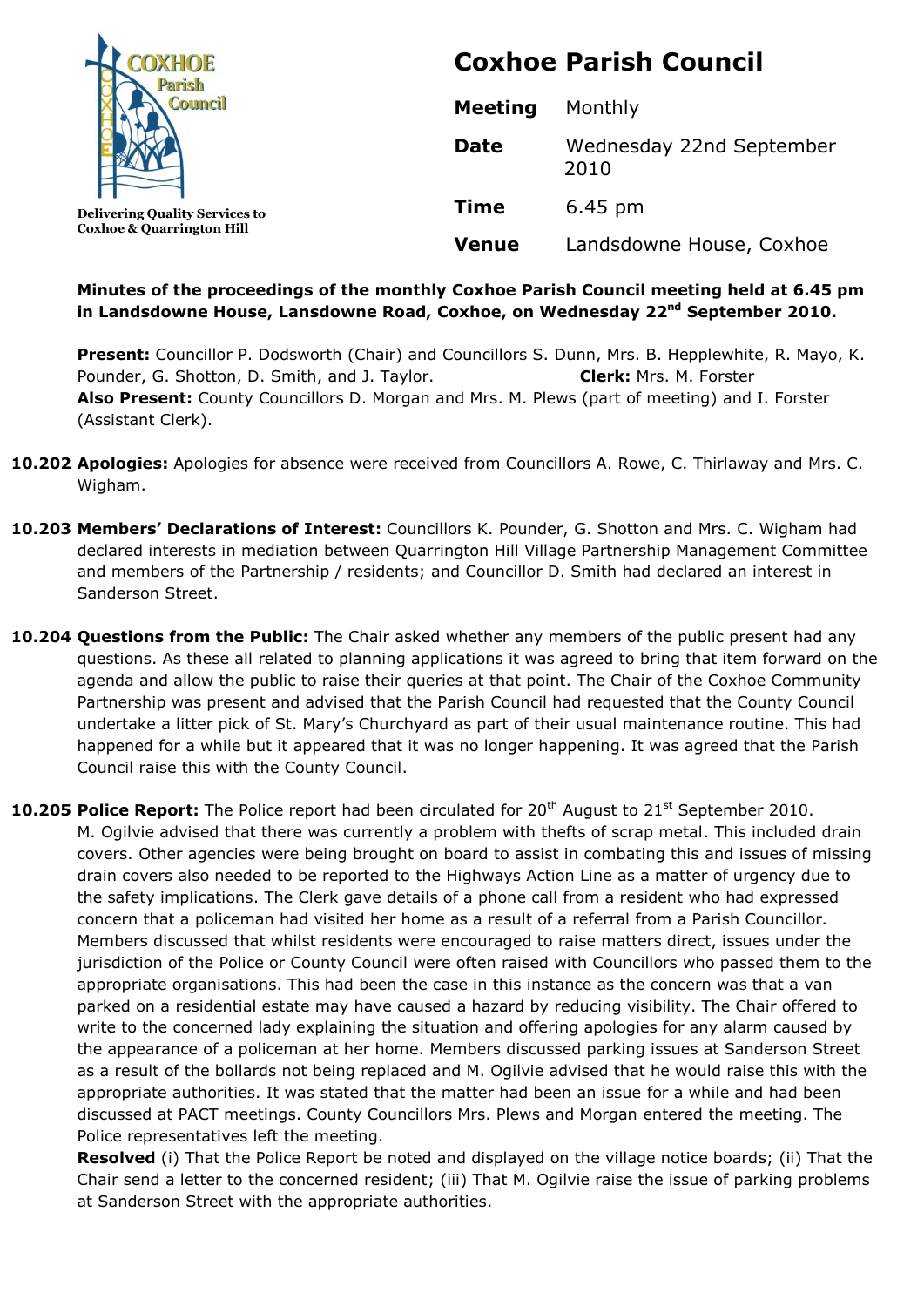10.206 Minutes of Monthly Meeting held 25<sup>th</sup> August 2010 had been circulated. A Member asked that it be added that he had said that the situation regarding Quarrington Hill had only gone on for a year after the words "others considered that the situation had gone on for years and needed to be resolved as it was affecting the workload of the organisations." at minute 10.185 (5).

Resolved That the minutes of the last monthly meeting held on 25<sup>th</sup> August 2010 be approved and signed as a true record.

**10.207 Matters of information: (1)** The Clerk reminded Councillors Dodsworth and Hepplewhite that they had been nominated to attend as representatives of the Parish Council and Coxhoe Community Partnership at the meeting in connection with the potential procurement of improved **CCTV in Coxhoe** and having the park monitored centrally at Durham. **(2)** Councillors Dunn and Pounder had not yet discussed the differing information on the land ownership of the **rough land adjacent to the allotments at Quarrington Hill** with a view to the Parish Council procuring this to provide additional allotment sites. **(3)** Councillor Dunn would draft a letter on the **Asset Transfers. (4)** Notification had not yet been received regarding the Durham Rural Community Council Annual General Meeting when the decision on the **DRCC Community of the Year Competition** would be announced. **(5)**  The replacement **seat at The Grove** was yet to be ordered. **(6)** An appropriate response had been sent to the Department for Communities and Local Government on the **consultation on local referendums to veto council tax increases** and a copy had been sent to the County Durham Association of Local Councils. **(7)** A cheque and accompanying letter had been prepared for the contribution to the **Durham City Centre Youth Project**. An invitation from the Member of Parliament had been received to an open day for funders on 7<sup>th</sup> October and Members were asked to contact the Clerk should they wish to attend as the Council's representative. **(8)** The requisite notices had been displayed regarding the **Conclusion of the External Audit of Accounts** for the appropriate time. A small amount of paperwork to be sent to BDO would complete the process for the year. **(9)** Nothing had yet been received in connection with the information requested on the **speed visors**.

**Resolved** That the information be noted, the outstanding resolutions be actioned and progress be requested on those issues raised with other parties.

**10.208 Minutes of Special Meeting** held 15th September 2010 had been circulated.

**Resolved** That the minutes of the Special Meeting of the Parish Council held on 15<sup>th</sup> September 2010 be approved and signed as a true record.

**10.209 Planning Applications:** Details had been circulated of planning applications that had been determined under delegated authority from 24<sup>th</sup> August to 20<sup>th</sup> September and of applications received since the last meeting. Members commented that Ref 548 for the erection of replacement detached bungalow and detached outbuilding to rear at Bogma Cottage should be supported. This was currently a derelict eyesore and approval of the application would ensure a welcome addition to the street. Members discussed Ref 625 outline application for residential development of 9 houses seeking detailed approval of means of access at Lowfield Bungalow in detail. Concern was expressed in connection with the layout and alignment of the road; that 6 of the 9 dwellings would be served from a shared access which was a highway safety issue; the proximity of the proposed development to the village green; loss of open space; the potential impact of a precedent being set for further development on adjacent land; that this had been an amber site in the Housing Settlement Strategy and therefore not recommended as suitable for immediate development; it was not in line with proposals for affordable housing; and would have an adverse impact on the character and appearance of the area. Several members of the public were in attendance and expressed concern in connection with this application which would shield a row of attractive traditional cottages that had been built in 1902; put their properties at risk; change the view of the village; adversely affect their amenities and privacy; would result in them being surrounded and losing open aspects and that the area would be over-developed and result in loss of open space; and that the development would be overbearing and result in loss of daylight and sunlight to their properties. In view of the number of objections discussed, it was proposed and agreed that the County Council be requested to refer this matter to County Councillors by way of a Planning Committee, rather than it being dealt with under authority delegated to Officers. Members agreed that there were no comments in connection with four other planning applications.

**Resolved** (i) That the information on delegated authority decisions be noted; (ii) That the County Council be advised that the Parish Council supports application Ref 548 for the erection of replacement detached bungalow and detached outbuilding comprising garage, barns and tack room to rear at Bogma Cottage, Bogma Avenue, Coxhoe; (iii) That the County Council be advised that the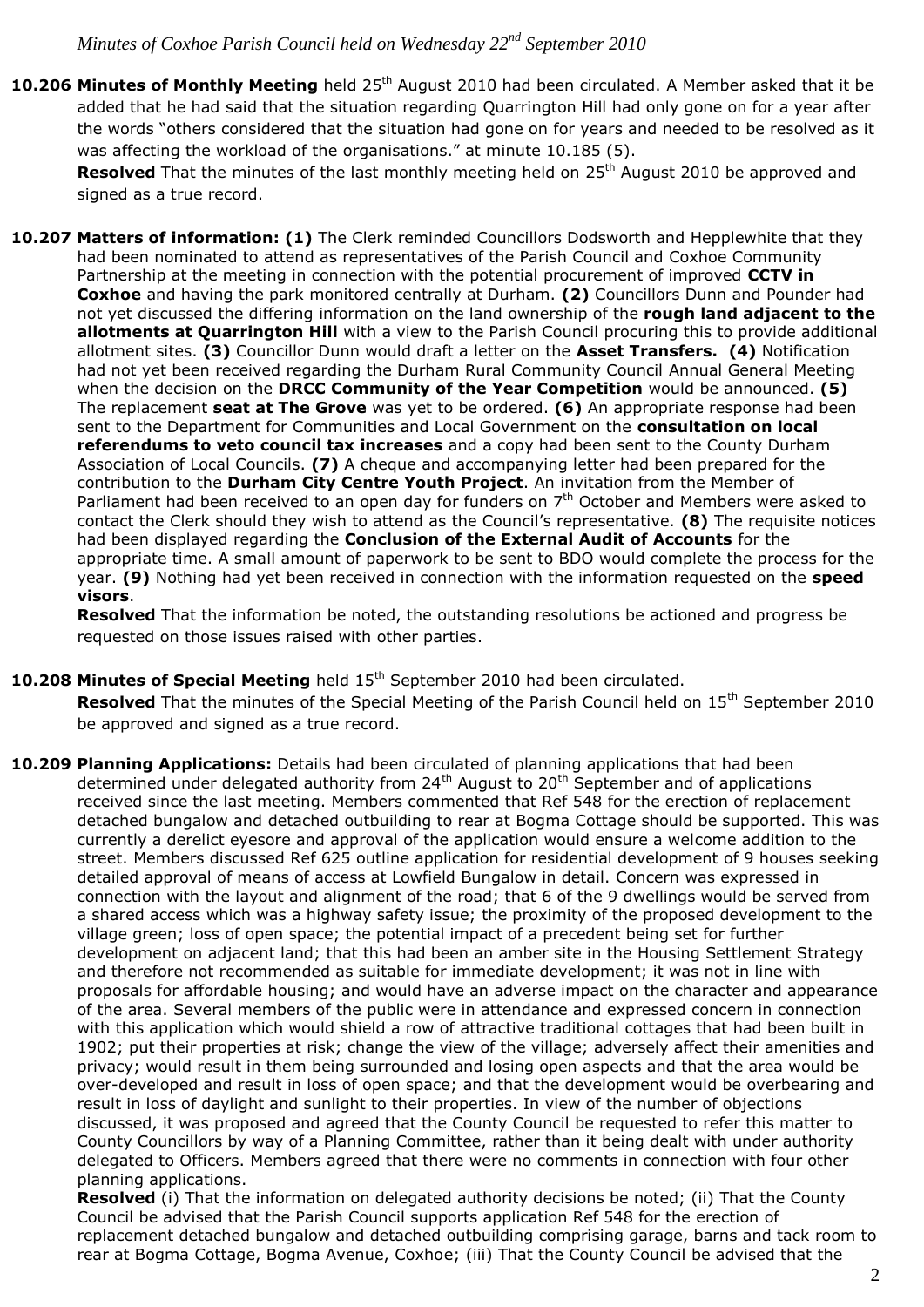Parish Council objects to application Ref 625 – outline application proposing the residential development of 9 no. houses, seeking detailed approval of the means of access only at Lowfield Bungalow, Foundry Row, for the reasons stated at the meeting, and that the Parish Council request that the County Council handle the application by way of a Planning Committee; (iv) That the information on applications Ref 646 for the erection of single storey pitched roof extension to rear of existing dwelling at 14 Belgrave Avenue, Coxhoe; 669 for the erection of two storey detached dwellinghouse with accommodation in dwelling roof and garage roof at land to rear of Roslyn House, The Avenue, Coxhoe; Ref 659 for the erection of single storey pitched roof porch extension to side of dental practice at 2 Blackgate East, Coxhoe; and Ref 671 for the substitution of house type to include erection of conservatory to rear elevation of plot 52 at Commercial Road East; be noted and no objections be made.

Eight members of the public left the meeting.

**10.210 Items Requiring Council Resolution:** A Working Party had been held 8<sup>th</sup> September to discuss the excessive workload of Officers. The Clerk advised that current hours worked and unpaid amounted to 454 or 565 if unclaimed holidays were added. Some items agreed at the Working Party required a resolution of the Council. These included items that had previously agreed actions where it had been decided to handle these initially by way of a meeting of the Environment Committee. One such item was the additional Memorial Garden in Coxhoe. The Clerk advised that contact had been made with the Clerk to Cassop-cum-Quarrington Parish Council. Their Clerk had advised that they were in the early stages of looking at designs and costs and would send information following a visit to Spennymoor as it was no longer intended to invite a Superintendent to their meeting. A Member suggested that Ferryhill's garden may be more along the lines required at Coxhoe. If the Environment Committee considered that working with Groundwork was the preferred option for moving progress on this then they would be able to arrange visits, etc. The Working Party had agreed that the Council be recommended to increase payment of the Clerk's working hours to 100 per month on consideration of the minimum hours recommended by NALC and SLCC guidance and of the huge workload of the proactive Council. It was agreed to defer consideration of a scheme of delegation unless this was considered to be necessary for effectiveness and for the Clerk and Chair to work together on prioritisation. Members proposed that Tuesday  $9<sup>th</sup>$  November at 6.30 p.m. be explored for a meeting of the Finance Committee to look at the budgets for the following year.

**Resolved** (i) That a meeting of the Environment Committee be convened for Monday 18<sup>th</sup> October at 7.00 p.m. in Landsdowne House and that consideration be given at that meeting to the best way forward on improvements to St. Mary's Churchyard; regeneration of the Front Street at Coxhoe; potential for additional Christmas trees and lights; investigation of planter tub at The Grove and additional Memorial Garden in Coxhoe; Miners' Memorial and Greenscape and Medical Centre plans; additional hanging baskets and future bloom expectations; (ii) That from October 2010 the Clerk be paid for hours worked up to 100 per month to accord with NALC and SLCC guidance and additional workload; and that outstanding unpaid hours continue to be recorded for further review at the budget setting meeting in November 2010.

- **10.211 Ratification of Expenditure agreed in principle at the last meeting:** The Clerk advised that it had been agreed at the last meeting that she, in consultation with the Chair, consider and agree an appropriate contribution to the payment for a mediator between the Quarrington Hill Village Partnership Management Committee and a group of residents of Quarrington Hill. As consideration of this matter included legal / professional advice and terms proposed for a contract it was **Resolved** That this matter be considered following the exclusion of the press and public.
- **10.212 Christmas Tree Lights:** It had been agreed at the last meeting that the Vice-Chair make progress on Christmas lights in terms of procurement for the fifteen new lamps in the Front Street at Coxhoe and arrangements with the County Council to have these installed in 2010; and in terms of looking at possibilities and costs for other lights such as the Memorial Garden at the Village Hall at Coxhoe and the Community Centre at Quarrington Hill. Councillor Dunn had contacted three companies in connection with costs as Durham County Council had requested that the Parish Council purchase the lights. He circulated a report to Members that detailed the quotes received and risk management implications for various options and elaborated on this. Members discussed costs for 2010 and future years and stated that it would be beneficial to the villages to have Christmas lights. **Resolved** (i) That the spiral lights be ordered from Blachere Illumination who had provided the lowest quote and that arrangements be made with the County Council for erection of these on the

fifteen new street lamps in Coxhoe Front Street and subsequent removal, storage, checking and reerection on an annual basis thereafter; (ii) That the Vice-Chair carry out further investigations into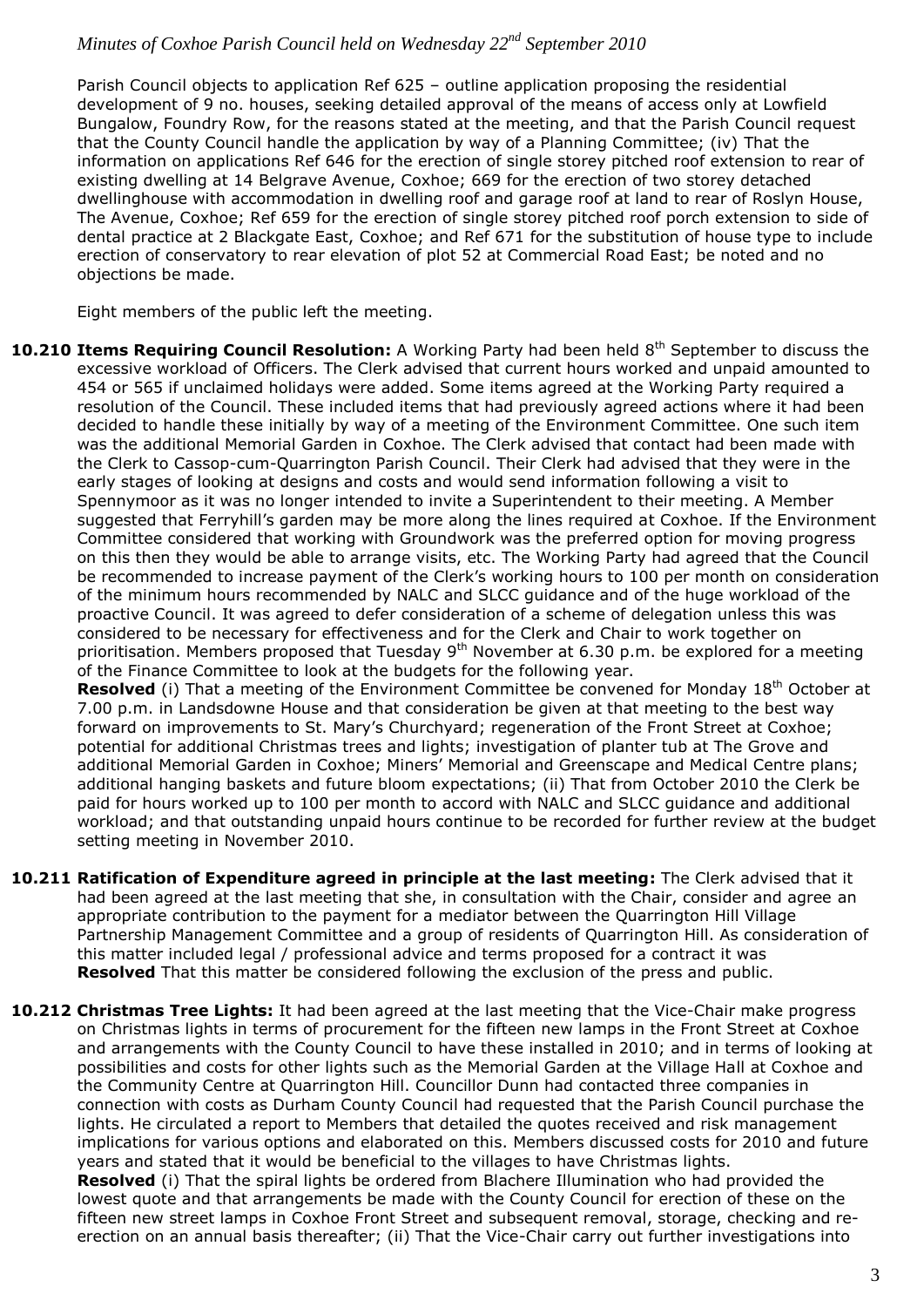costs and possibilities for having Christmas lights in the trees at the Memorial Garden outside the Village Hall in Coxhoe and for having a Christmas tree with lights inside the compound of Quarrington Hill Community Centre and report back to the next meeting of the Parish Council.

**10.213 Coxhoe Community Partnership:** The Clerk updated that further work had been carried out on uploading information to the new Council website. The Assistant Clerk announced that the website had gone live that day and that he would provide a demonstration on this at the end of the meeting. A Member who had viewed the site that afternoon commended the work done and stated that the site was fabulous. The Clerk advised that responses were still awaited on the possibility of hearing aid induction loop, assistance with broadband, and the possibility and costs of the Council insuring the History Group's equipment. A Member advised that broadband was available at £15.99 per month and currently had free installation. They suggested that the alarm providers at Landsdowne House be contacted to ascertain whether the alarm line could be used and if it couldn't that the Clerk look at having a phone line and broadband installed if assurance was provided from the County Council that the Parish Council could continue to use the offices at Landsdowne House. The Clerk advised that this would result in the office equipment budget being overspent for the year. Members noted this, advising that it would create a benefit in terms of efficiency and to the computer classes. The decision to have a joint meeting to move forward on the plans for the regeneration at Coxhoe Front Street had been superseded by it being agreed that this be one of the items to be discussed at the Environment Committee. Other organisations such as the County Council and Groundwork could be invited to future meetings once the Committee discussed how to move forward and prioritisation of the various issues. It was suggested that the Local Councils Liaison Officer could be approached at the appropriate time to advise the most relevant people to invite from the County Council.

The agenda for  $1^{st}$  September, minutes of  $30^{th}$  June and  $1^{st}$  September and Partnership project updates for 31<sup>st</sup> August and 17<sup>th</sup> September had been circulated. The Clerk asked those present from the Partnership to refer back that the Parish Council had not objected to the planning application for the additional housing on the industrial area as set out in the latest set of minutes. The Parish Council was not even in receipt of the application as yet and had not yet considered it but merely listened to Hellens and Barratt Homes on the proposals at this stage. A Member provided an update on the Cycle Routes and advised that the Partnership had requested Hellens to assist with the publicity. The application for funding for Youth Room improvements had been refused as only one quotation had been provided due to the VAT savings provided by way of this being County Council property. A decision from the Coalfields Regeneration Trust for £5,000 funding towards the Village Hall entrance refurbishment was awaited but they had advised that the application was all in order. It was anticipated that if that was completely successful then there would be no need to pay for project management. The Partnership representative advised that the works needed to be ordered in October to meet the provider and County Durham Foundation Trust timescales but funding approvals from CRT would not be known until November. If the project management could be included in the funding approvals then there would be a shortfall of  $£171.58$ . If project management could not be paid for from the funding then an additional £1522.63 would be required. The Parish Council had previously provided a letter to indicate that they would support the project up to  $£1,020$  but had been made aware that it may be slightly more and it was considered that  $£2,000$  may have been provided for in the budget. The side doors would not proceed if the CRT application for funding was not successful. This would result in a maximum shortfall of £2,700. The County Councillors advised that they could look to pay £500 towards this. It was clarified that this would leave the Parish Council paying a maximum of £2,200. The additional potential expenditure would be added to the next Parish Council meeting for ratification.

The Partnership representative expressed concern that the September edition of the Coxhoe Chronicle caused difficulties due to holidays. Three editions per year had been looked at but due to other requirements it would be the Christmas edition that would need to be lost. It was also a requirement of Quality Status that four newsletters per year be produced. The Vice-Chair of the Council advised that the Council and residents were extremely grateful to the Partnership for the production of the newsletters. He stated that he would assist in chasing content and pulling the information together.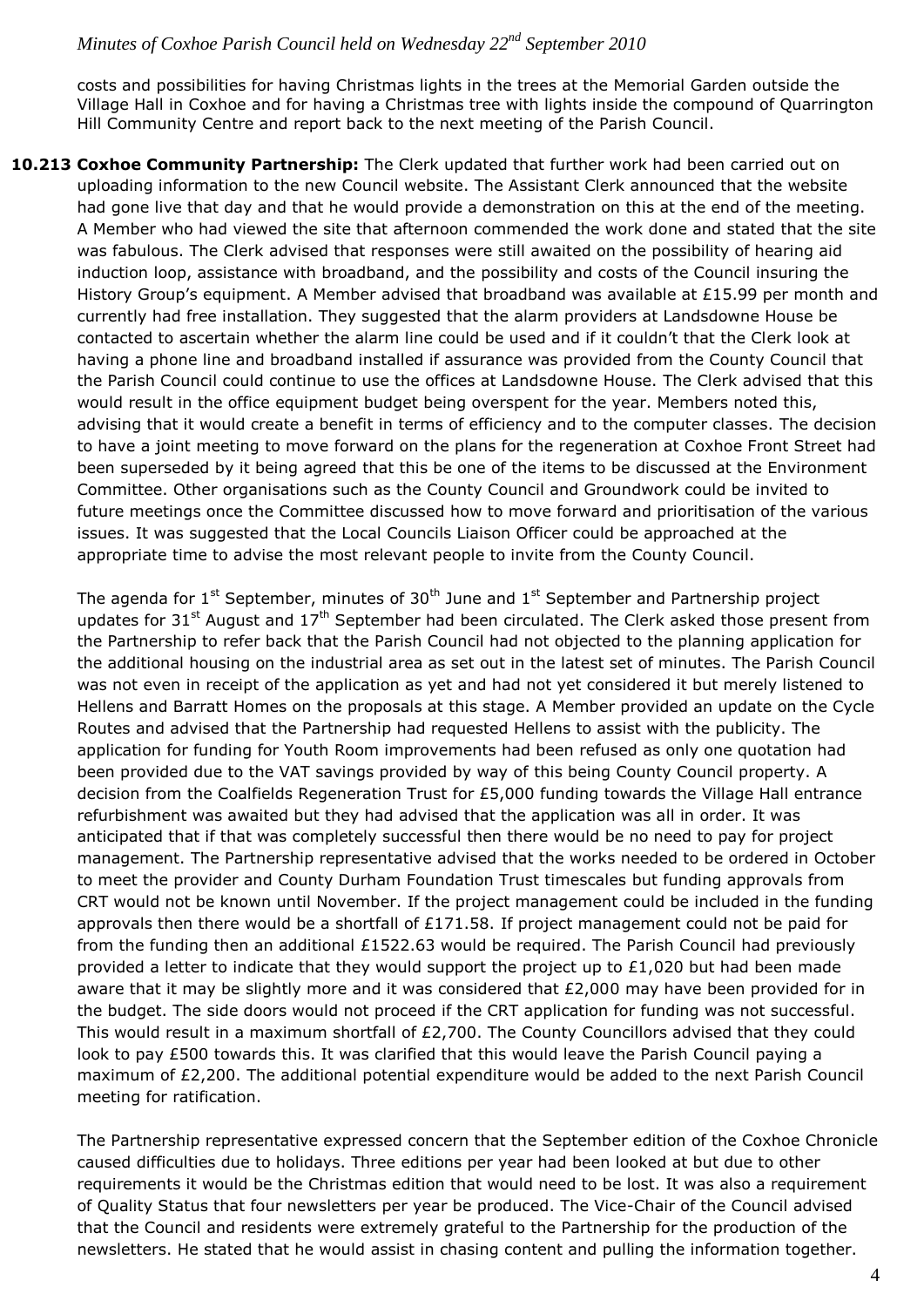Members agreed that the newsletters should continue at four per year, with each edition being no longer than twelve pages and with the September issue being a shorter edition issued at the middle to end of the month. The Chair of the Partnership asked that the County and Parish Councils bear the Partnership schemes in mind if any funding was available for the village, such as planning gain monies. Sourcing funding was becoming increasingly difficult and the Partnership had been advised that aggregates levy would be put to a single pot rather than being available for communities for local schemes. There were a lot of initiatives that could still be undertaken in Coxhoe to meet the aspirations of the Parish Plan and Coxhoe Community Partnership would continue to deliver but needed funds. He added that a letter had been received from the Member of Parliament advising that the Chief Executive of the Primary Care Trust had advised that Coxhoe was not listed in the top ten areas of preference for a new Medical Practice but more would be known later in the year. A Member clarified that there were two parts to the scheme; with approval already received for a like for like replacement funded by the G.P. Practice, and the other part being community health facilities that would require funding from the PCT.

**Resolved** (i) That the information be noted; (ii) That further information from the County Council in connection with the possibility of the provision of broadband and a hearing aid induction loop at Landsdowne House be awaited; (iii) That the response of Zurich be awaited in connection with the possibility and cost of the History Group's equipment being added to the Council's insurance policy; (iv) That the alarm providers at Landsdowne House be contacted to ascertain whether the alarm line could be used and if it couldn't that the Clerk look at having a phone line and broadband installed if assurance was provided from the County Council that the Parish Council could continue to use the offices at Landsdowne House; (v) That the Parish Council agree to pay up to a maximum of £2,200 towards any shortfall in funding for the Village Hall doors, with this potential expenditure being added to the agenda for ratification at the next meeting of the Parish Council.

- **10.214 Quarrington Hill Village Partnership:** Members had asked at the Working Party held 8<sup>th</sup> September to discuss workloads that this item be placed on the agenda for every Council meeting in case agendas and minutes were received from the Partnership. None had been received for the month. **Resolved** That the information be noted.
- **10.215 Crowtrees Heritage Group:** The agenda for 16<sup>th</sup> September and minutes of 22<sup>nd</sup> July had been circulated. Members stated that the Group should be made aware of Hellens' most recent proposals. **Resolved** That the information be noted.
- **10.216 Remembrance Services:** An invitation had been circulated to a remembrance service at St. Mary's Church that was being held jointly with St. Andrew's Church. A letter from the County Council had also been circulated that requested information relating to all services and ceremonies. The Secretary of the Coxhoe Village Hall Association had ordered the wreath for the Coxhoe service on November  $14<sup>th</sup>$  and Clive Lawson had ordered the wreath for the Quarrington Hill service on November  $11<sup>th</sup>$ . **Resolved** That Councillors Dodsworth and Pounder lay the wreaths on behalf of the Parish Council at the Coxhoe and Quarrington Hill services respectively.

## **10.217 Correspondence for consideration / decision:**

### 10.217.1 **County Durham Association of Local Councils:**

**a) Charter Review Group Meetings** were to be held to discuss how the Local Councils Charter had worked since its inception. Any views that Members wanted to be raised should be advised to the Clerk prior to the meeting to be held  $2<sup>nd</sup>$  October.

**Resolved** That the Clerk, Assistant Clerk and Councillor Pounder attend the Charter Review Meeting to be held at County Hall on Saturday 2<sup>nd</sup> October 2010.

**b)** Durham County Council was arranging **training for Parish and Town Councils on Section 106 Agreements** and the Community Infrastructure Levy. Each Council had been provided with up to four places.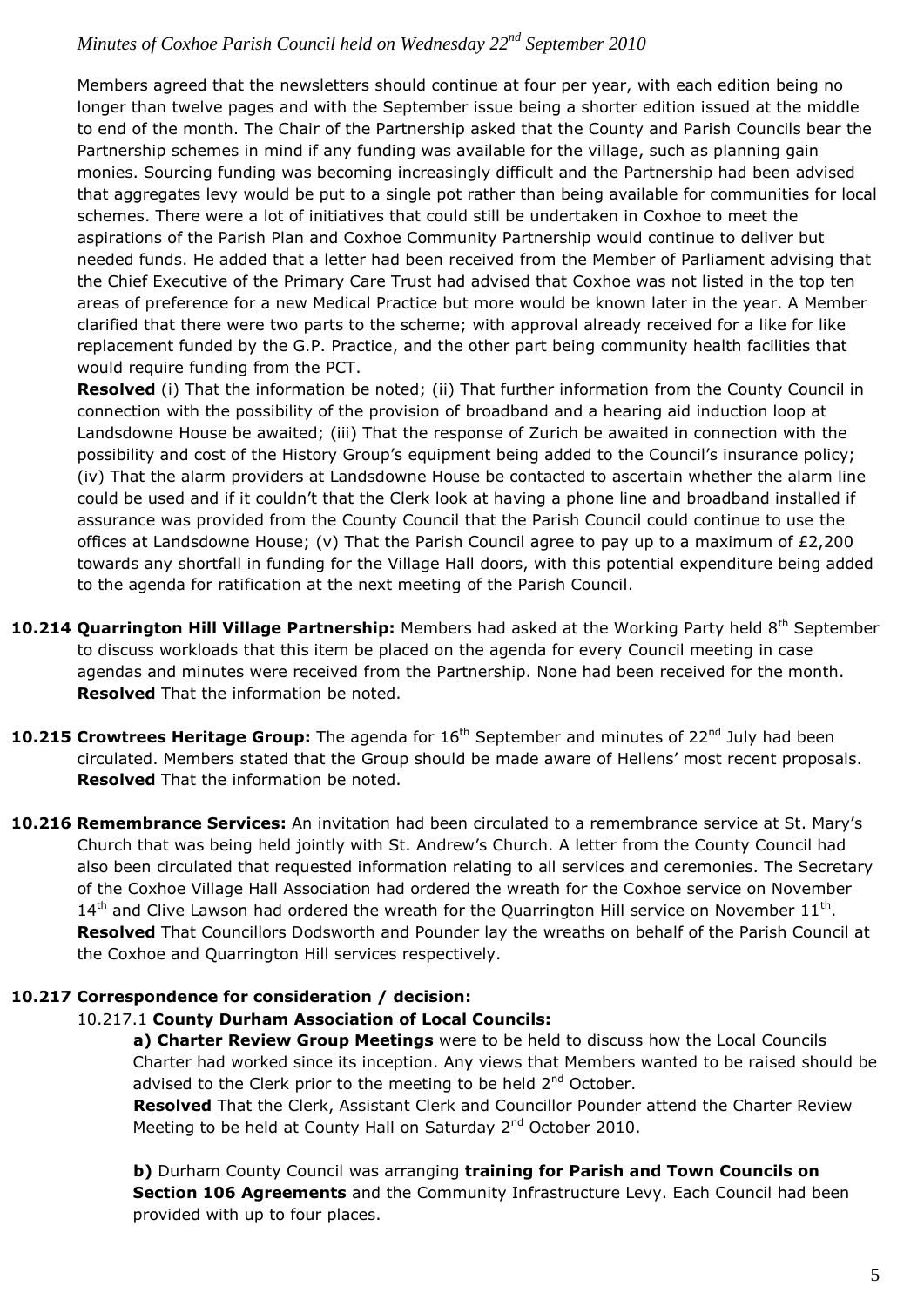**Resolved** That the Clerk book places for her, the Assistant Clerk and the Chair at Chester-le-Street on  $4<sup>th</sup>$  November and for Councillor Pounder at Easington on 28<sup>th</sup> October.

## 10.217.2 **Other Correspondence:**

**c) McInerney Homes** had asked if the Council would like them to attend a meeting to discuss ideas for working together re Building Better Communities and ensuring that the needs of the community were met. Members commented that this organisation had carried out regeneration work that had resulted in social housing. It was considered that it would be beneficial to invite them to a meeting to hear their views and whether they could look at housing for senior citizens in the Parish.

**Resolved** That the Clerk provide McInerney Homes with the dates of the October and November Parish Council meetings and ask if a representative could attend one of those meetings (with a ten minute presentation followed by a ten minute question and answer session proposed).

**d) East Durham Leader** had offered to meet the Parish Council and community members to discuss their funding and what kind of projects this may be available for. Members agreed that this would be beneficial and information could be provided to other organisations once it was known what the funding could be used for.

**Resolved** That the Clerk provide East Durham Leader with the dates of the October and November Parish Council meetings and ask if a representative could attend one of those meetings (with a ten minute presentation followed by a ten minute question and answer session proposed).

**10.218 Correspondence for Information:** Items circulated for information during the month included EDRC Area Action Partnership – notes of bus trip of  $27<sup>th</sup>$  July; EDRC AAP Board – agenda for  $15<sup>th</sup>$  September and minutes of 21<sup>st</sup> July; Overview and Scrutiny Annual Report 2009/10; Durham City Homes Update; Decisions on electoral boundary changes for County Durham put back; The Future of Standards for England and the Standards Framework; NALC E-Bulletins of  $13<sup>th</sup>$  August and  $10<sup>th</sup>$  September; Durham Association News August 2010; EDRC AAP Local Councils Committee - agenda for 21<sup>st</sup> September and minutes of  $20<sup>th</sup>$  July; NALC Events Bulletin of  $18<sup>th</sup>$  August; Invitation to Durham Citizens Advice Bureau Annual General Meeting; Key Messages from the EDRC AAP Board meeting of 15<sup>th</sup> September; details of Durham County Council's Dog Fouling Campaign; the Safe Durham Partnership's Bonfire Night Strategy; a further update on the axing of Standards for England; details of free Local Council places on training at County Hall for Councillors on Community Leadership, Neighbourhoods and Community Development; Registered Trader Scheme; and the Royal British Legion's Festival of Remembrance Concert. A Member asked that the Key Messages from the EDRC AAP Board meetings and minutes of such meetings be placed on the Parish noticeboards when space was available. Members discussed that the Limestone Linx would be extended to Sedgefield and Hardwick and the idea was to link up the whole area and look at access to schools as part of this as traffic congestion occurred outside many schools. Members expressed concern at the additional work that could be caused if the Ombudsman service was extended to Town and Parish Councils. **Resolved** That the information be noted.

#### **10.219 Finance:**

10.219.1 **Budget Update:** A financial account summary had been circulated that showed the balance at the end of the last meeting and income and expenditure during the month and the balance at the end of the month. A budget summary had also been circulated showing that the Council was pretty accurate with budgets five months into the year. The variances were mostly unchanged from the previous month's explanations. **Resolved** That the information be noted.